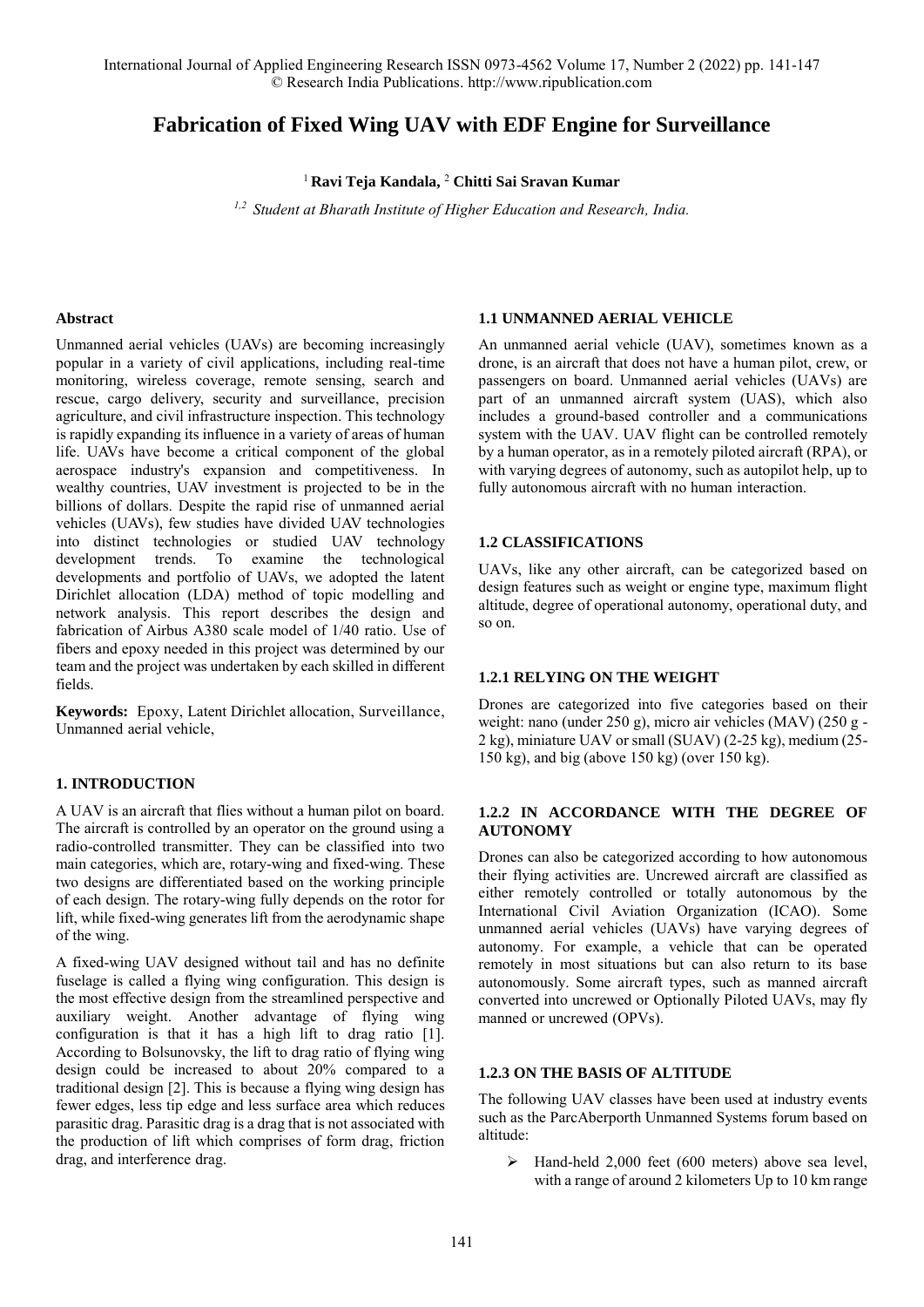at 5,000 ft (1,500 m) altitude

- $\triangleright$  NATO type with a 10,000 ft (3,000 m) height and a range of up to 50 km. Tactical height of 18,000 feet (5,500 meters), range of around 160 kilometers
- MALE (medium altitude, long endurance) can reach 30,000 feet (9,000 meters) and has a range of more than 200 kilometers.
- $\triangleright$  HALE (high altitude, long endurance) and infinite range over 30,000 ft (9,100 m)
- $\triangleright$  Supersonic (Mach 1–5) or hypersonic (Mach 5+) hypersonic high-speed 50,000 feet (15,200 meters) or suborbital altitude, with a range of more than 200 kilometers
- Low-Earth-Orbit (Mach 25+) Orbital Low-Earth-Orbit (Mach 25+) Orbit CIS Earth-Moon transfer on the lunar surface

## **1.2.4 USING A SET OF COMPOSITE CRITERIA**

The United States Military's unmanned aerial systems (UAS) categorization of UAVs based on weight, maximum altitude, and speed of the UAV component is an example of classification based on composite criteria.

## **1.3 DESIGN**

It can use electronic control methods that haven't been thoroughly tested. The quadcopter design has grown common for small UAVs, while it is rarely utilized for crewed aircraft. Because of the miniaturization, less powerful propulsion systems that aren't possible for crewed aircraft, like as small electric motors and batteries, can be utilized. Physical components of crewed and uncrewed aircraft of the same kind are often comparable. The cockpit and environmental control system, as well as life support systems, are the key exceptions. Some UAVs carry payloads (such as cameras) that are much lighter than an adult human, allowing them to be much smaller. Weaponized military UAVs are lighter than crewed counterparts with comparable weaponry, but carrying heavier payloads.

Because small civilian UAVs lack life-critical equipment, they can be made of lighter, but less durable, materials and shapes. UAV control systems are frequently different from crewed aircraft. A camera and video link nearly usually replace the cockpit windows for remote human control, and radiotransmitted digital commands replace physical cockpit controls. Both crewed and uncrewed aircraft employ autopilot software, which has different feature sets.

## **1.4 AIRCRAFT CONFIGURATION**

The fundamental distinction from manned aircraft is the absence of a cockpit and its windows. Some varieties, on the other hand, are based on piloted models or are built for optional piloted or unmanned operation modes. Unmanned aircraft also have fewer requirements for air safety, giving the designer more leeway to experiment. These two considerations have resulted in a wide range of UAV airframe and engine layouts.

The flying wing and blended wing body are popular configurations for conventional flight because they offer small weight, low drag, and stealth. Larger variants with a variable payload are more likely to have a separate fuselage with a tail for stability, control, and trim, however wing layouts vary greatly.

The tailless quadcopter, which is prevalent for smaller UAVs, requires a relatively basic control system for vertical flight. However, bigger aircraft often utilize a single rotor with collective and cyclic pitch control, as well as a stabilizing tail rotor, thus the mechanism does not scale well.

### **1.5 PERFORMANCE CONSIDERATION**

UAVs can be trained to undertake aggressive maneuvers or land/perch on incline surfaces before climbing to better communication locations. Some UAVs, such as VTOL designs, can regulate flight with variable flight modulization.

## **1.5.1 PROPULSION**

For drones with a long range, traditional internal combustion and jet engines are still used. Electric power, on the other hand, has almost fully replaced nuclear power for shorter-range missions.

Lithium-polymer batteries (Li-Po) are used in most small drones, whereas hydrogen fuel cells are used in some bigger vehicles. Modern Li-Po batteries have a lower energy density than gasoline or hydrogen. Electric motors, on the other hand, are less expensive, lighter, and quieter. The purpose of developing complex multi-engine, multi-propeller installations is to improve aerodynamic and propulsive efficiency. Battery elimination circuitry (BEC), which is controlled by a microcontroller unit, can be utilized to centralize power delivery and reduce heating in such complicated power installations (MCU).

## **1.5.2 ENDURANCE**

The physiological capacities of a human pilot do not limit the endurance of a UAV. Wankel rotary engines are employed in many large UAVs due to their tiny size, low weight, minimal vibration, and high power to weight ratio. Their engine rotors do not seize, and they do not require an enhanced fuel mixture for cooling at high power. These features cut down on fuel use while enhancing range and payload. Long-term drone endurance requires proper drone cooling. The most prevalent reason of drone failure is overheating and subsequent engine failure. Hydrogen fuel cells, which run on hydrogen, may be able to prolong the endurance of small unmanned aerial vehicles (UAVs) by several hours. Due to their lower Reynolds number, flapping-wing UAVs have the best endurance thus far, followed by planes and multirotors in that order. The AstroFlight Sunrise was the first to advocate for solar-powered UAVs.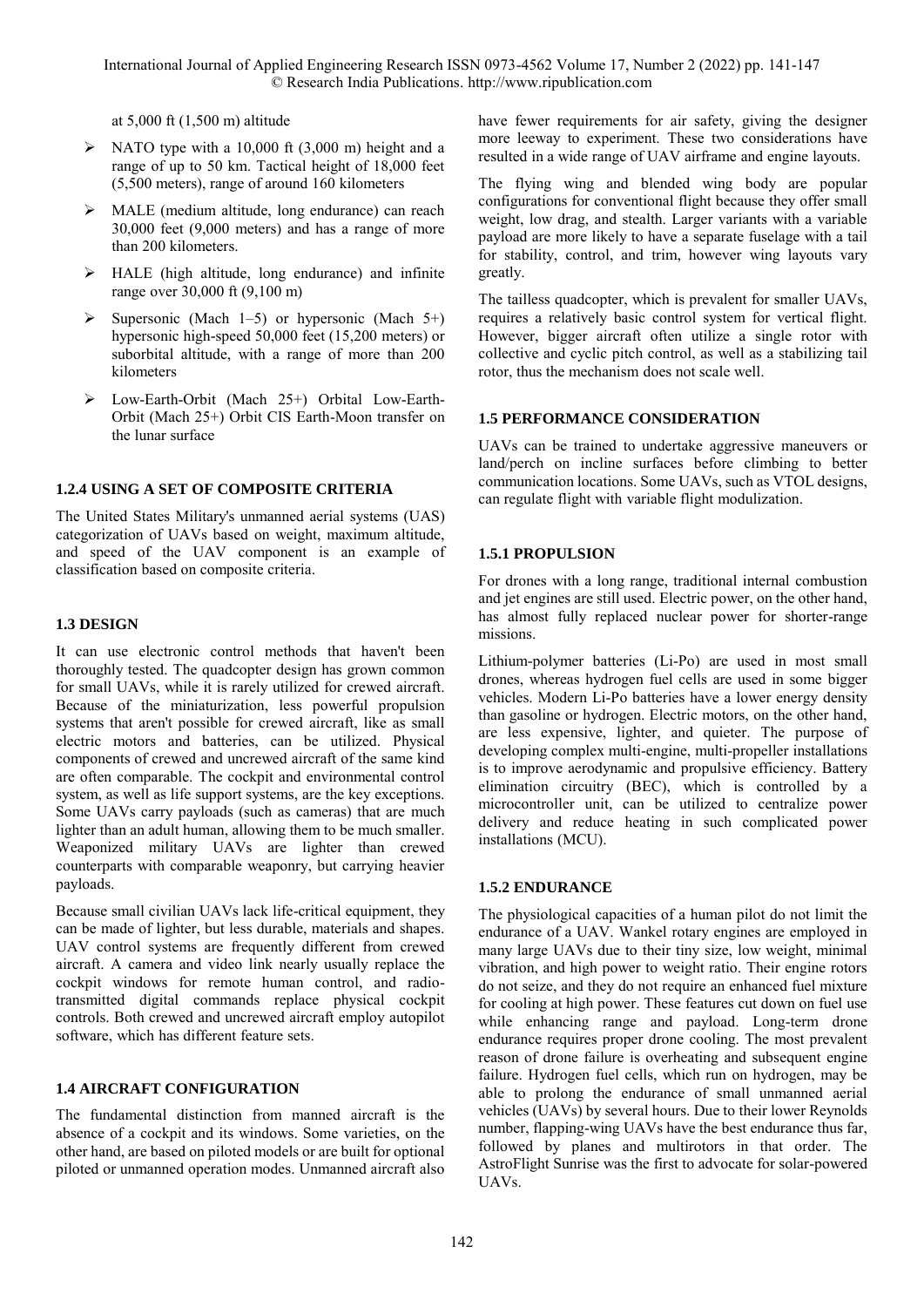## **2. LITRATURE SURVEY**

**B. M. Albaker et al**, Mathematical modelling and realization of flight trajectories for an intelligent fixed-wing UAV presents detailed processing steps of how the flight trajectory is realized for an intelligent fixed-wing solar Unmanned Aerial Vehicles (UAV). It also covers the development of mathematical modelling of the flight trajectory using a three-dimensional aircraft maneuvering control vector, defined by turn, altitude and velocity commands. For computation and implementation purposes, each of these commands is discretized into three sets of finites and equally-spaced feasible trajectory options, bounded by the solar aircraft performance limit. The aircraft lateral and longitudinal three degree-of- freedom kinematics and aerodynamics are modelled and used with the flight path holding controller to accept commands issued by the high-level intelligent controller, and to simulate aircraft state response of the commanded trajectory. The flight conditions and physical dynamics and kinematics constraints of the fixed-wing solarpowered UAV are incorporated in simulating the flight trajectories.

**Ma Tielin, et al**, Fixed-Wing VTOL UAV has advantages of having less demand for landing space, high agility and high cruising speed compared with traditional air vehicle. It is one of the hotspots of aircraft's development. This paper described the development status of Fixed- Wing VTOL UAV and analyzed the technical characteristics of different types of Fixed-Wing VTOL UAV, prospected their development trends and put forward a feasible design plan of hybrid quadrotor UAV.

**Jiawei Zhanget et.al,** As a new type of aircraft, vertical takeoff and landing UAV has attracted wide attention in the industry. However, it still lacks relevant research about control strategies and solutions to extreme environments. This paper designs and validates two schemes for landing modes in two special environments, including landing in high altitude and mountainous and mobile landing on the ship. First, the design of the control law is carried out step by step. Then we have plenty of flight tests and analyze lots of data. We change the control parameters to achieve the desired results. The research indicates that the two schemes are feasible in engineering practice and can provide technical references.

**KONG Weiwei et al**, Autonomous control of running takeoff and landing for a fixed-wing unmanned aerial vehicle explains about the running takeoff and landing of fixed-wing unmanned aerial vehicles (UAVs). Firstly, a dynamic model of fixed-wing UAVs is developed. Then the takeoff and landing control strategies are designed. The flight control strategies are designed to be segmented. A fixed- wing UAV named "Petrel" is used as an experimental platform. Finally, the flight experimental results are proposed to validate the automatic running takeoff and landing controller.

**Chao Wang et al**, Stability control of unmanned aerial vehicle (UAV) is the most important technology when it is on the duty of taking area photos. This paper aims at analyzing the structures, the corresponding channel of control and control modes in small fixed-wing UAV, and focuses on flight control system, which systematically reveals the running rules of UAV. According to the control theories in UVA, the paper explains

the method of stability controlling UAV from two major aspects, the longitudinal and lateral movement control, based on the UAV flight operation process. By understanding the structures, the modes, the rules and the theories, the paper achieves the goal that can catch the method of fully controlling UAV

**M. H. Mohd Asri et al**, Development of Multiple Configuration Flying Wing UAV paper discusses the development of a fixed wing Unmanned Aerial Vehicle (UAV) platform that can be customized into multiple configurations. This platform will be designed based on several requirements; low material cost, low manufacturing cost, portability for field operation, and stable flight design. Initially, a UAV platform is designed and manufactured for flight testing purposes. The first configuration was built for a twin tractor propulsion system. The prototype is built based on the design parameters using two types of foam core as based material. It is then fabricated using a CNC hot wire cutter machine. To reinforce the UAV structure, an advanced composite process is used by using fiberglass wet lay-up and vacuum bagging. The flight controller and its associated avionics system are then installed inside the UAV. Based on the flight test of the first configuration, the developed UAV has successfully flown in stable condition.

**Jose Gomez et al**, The authors presents an approach to obtain surveillance through a swarm of fixed wing airplanes and quadrotor UAV (unmanned aerial vehicle). The approach is presented on a realistic situation where an autonomous fixed wing airplane and semi-autonomous swarm of quad-rotor UAV(s) work together to surveillance an area. The fixed wing airplane UAV determines the altitude, surveillance area, GPS location and provides communication and image recognition capabilities among the swarm and the ground station. The swarm quad-rotor UAV(s) are autonomous and can accept directives from the ground station and the fixed wing. Sensors deployed from the quad-rotor UAVs, directly communicate with the quad-rotors swarm. In this scenario, heterogeneous systems and human control interact in a system of systems architecture.

#### **Basic Information About the Project**

- $\triangleright$  Scale: 1/40
- $\blacktriangleright$  Length: 182.5 cm
- Wingspan: 200 cm
- Material: Foam and Wooden pulp cardboard
- $\triangleright$  Servo Motors used: 10
- Type of Engines: EDF (Electric Ducted Fan) (3300 Rpm)
- $\triangleright$  No. of Engines: 4
- Thrust from each Engine: 2.5 Kgs (at maximum throttle)
- Power Supply: 2 x Lithium Polymer Batteries 14.8 volt each
- Weight: 10000 grams (approx.)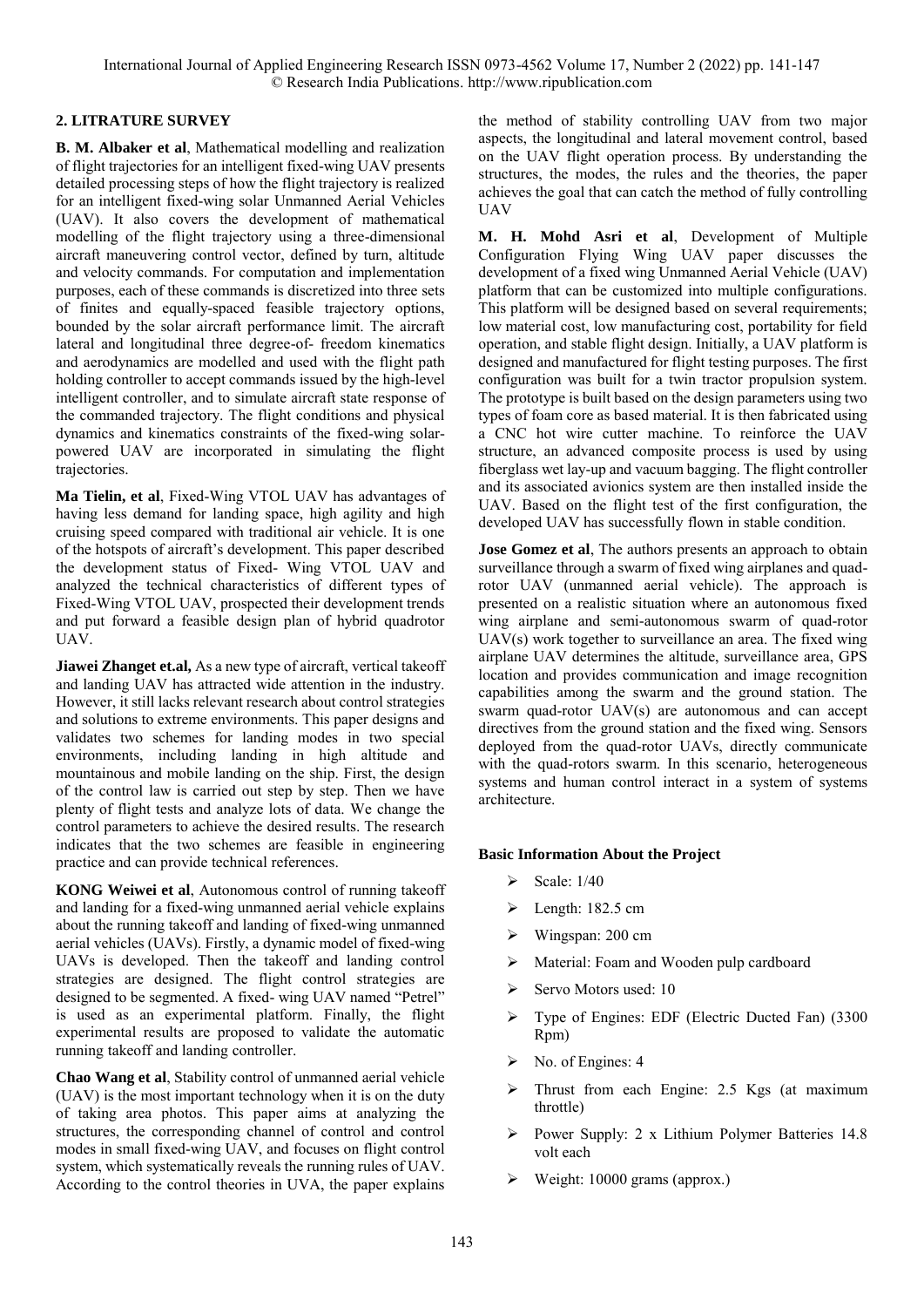International Journal of Applied Engineering Research ISSN 0973-4562 Volume 17, Number 2 (2022) pp. 141-147 © Research India Publications. http://www.ripublication.com

#### **3.2 Components used:**

- 1. Servo Motors used: 10
	- a. micro servos: 3
	- b. mini servos: 7
- 2. ESC (Electronic Speed Controllers): 8
	- a. 4 x 85 ampere
	- b. 4 x 40 ampere
- 3. LEDs: 15
- 4. 9V battery (for LEDs)
- 5. 10 channel Transmitter and Receiver

# **3.3 OTHER MATERIALS: -**

- 1. Iron wires (for servo motors).
- 2. Wooden sticks (for supporting the frame).
- 3. Sanding paper 500 grit.
- 4. Fiberglass cloth and Carbon fiber (200 g per sq. feet) and epoxy for strength.

### **3.4 FEATURES:**

- Retractable landing gears with suspension.
- Working ailerons, flaps, elevator, and rudder.
- Use of EDF (Electric ducted fan engines)

## **3.5 SPECIFICATION OF EDF ENGINES**

- Fixed-wing UAVs use two types of propulsion, according to the study. One is a pusher, while the other is a puller. When evaluating two types of propulsion systems, the pusher type motor will be chosen since it is straightforward to mount with the frame and has no effect on cockpit visibility. The pusher motor is employed in hybrid UAVs to transition from hover to level flight. Due to Newton's third law of motions, horizontal mounting of the pusher motor with the frame and clockwise rotation of the propeller suckers the air in backwards and propels the model forward.
- 2.24KG Thrust 70mm EDF
- Dynamically balanced EDF for RC Jet models.
- Model: 70mm 6S
- Make: Power fun
- Material: Fiber Reinforced Nylon Rotor-
- Motor: 2300kv 6
- Plastic spinner
- Shaft adaptor to motor: 4mm
- Static Thrust :2.24KG
- Weight: 178g
- Working Voltage: 6S (22.2V)
- Weight of this complete unit: 178grams Amp's consumption at full throttle 65A
- Recommended ESC 70-80A

#### **3.6 ESCS (ELECTRONIC SPEED CONTROLLERS)**

- In a hybrid Unmanned Aerial Vehicle, an electronic speed controller is a critical component. It serves as a brushless dc motor's drive. It will run on a Lithium polymer battery and receive the signal from the transmitter. It causes the bldc motor to rotate. The ESC's job is to turn on electricity to the motor in the most efficient way possible. The switching is controlled by a 32-bit CPU, and the switching is carried out by MOSFET transistors. Each motor has its own ESC, which may change the direction of the motor and is also used to break the motor. It also has a Battery Elimination Circuit and can display data like as rpm, temperature, and current draw. The current rating of the ESC must be higher than the rated current of the maximum motor.
- A larger motor and a propeller with a higher pitch draw more current. 80A electronic speed controller was chosen based on our motor specs.
- Output: Continuous 80A, Burst 100A up to 10 seconds
- Input Voltage: 2-6S Lipo, 5-18 cells NiMH
- BEC: 5A / 5V Switch mode BEC
- Refresh rate of the throttle signal: 50Hz to 432Hz.1.5
- Max Speed: 210000rpm for 2 Poles BLM 70000rpm for 6 poles BLM

35000rpm for 12 poles BLM

- (BLM = Brushless Motor)
- Size: 86mm\*38mm\*12mm.
- Weight: 82g



**Figure 3.2** Electronic Speed Controller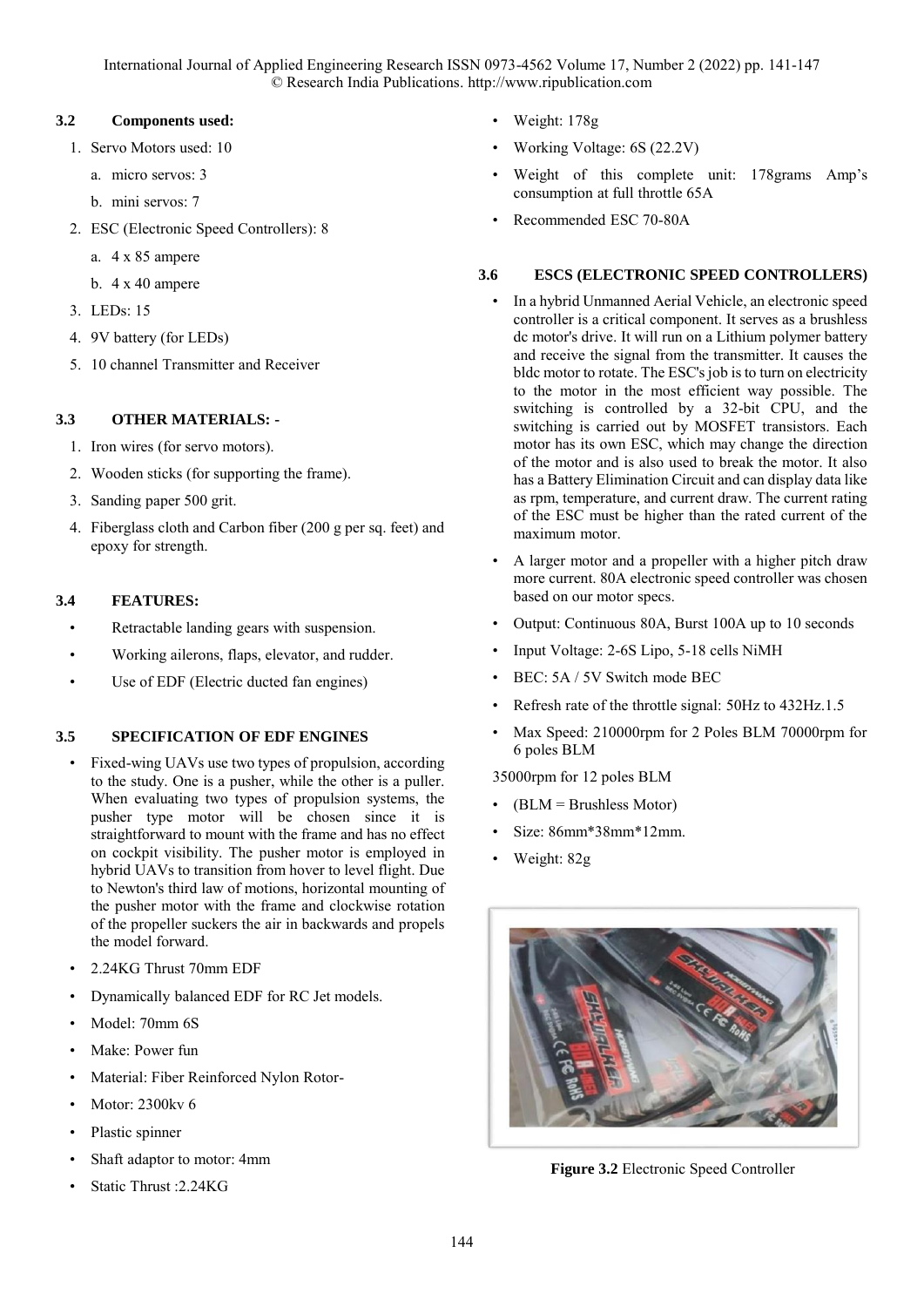## **3.7 BATTERY**

A lithium polymer battery, or more precisely a lithium-ion polymer battery, is a rechargeable lithium-ion battery that uses a polymer electrolyte rather than a liquid electrolyte. It is abbreviated as LiPo, LIP, Li-poly, lithium-poly etc.

This electrolyte is made out of semisolid (gel) polymers with high conductivity. These batteries have a higher specific energy than other lithium battery types and are utilized in applications where weight is a key factor, such as mobile devices, radiocontrolled planes, and some electric cars.

## **3.8 CENTER OF GRAVITY**

We selected LiPo batteries due to weight is the major factor in aircrafts where we want to balance center of gravity of whole plane by placing the batteries in correct position by calculating in theoretical way but usually it won't be accurate by practically, we can adjust the battery position to check the center of gravity.

## **3.9 TRANSMITTER**

A transmitter is an electrical device used in telecommunications to generate radio waves so that data can be transmitted or sent using an antenna. The transmitter can produce a radio frequency alternating current, which is then applied to the antenna, which radiates it as radio waves.

## **3.10 RECEIVER**

A radio frequency transmitter-receiver board receives data and transmits it wirelessly to different components via its antenna.

## **3.11 SERVO**

A servomotor is a rotary or linear actuator that can control angular or linear position, velocity, and acceleration with precision. It is made comprised of an appropriate motor and a position feedback sensor.

# **3.12 LOW WING AIRCRAFT**

Basically, most UAVs use high wing because it is easier to remove and remount, whereas we want to use other mounts to hold the low wing in place (for connecting the wings we are using carbon pipes which gives strength to the wings and shape of the wing wont deviate). Low-wing aeroplanes have wings that are lower than halfway up the fuselage. To improve lateral stability, expect to see some dihedral (upward angling of the wing tips compared to the wing root). One of the most common low-wing general aviation planes is the Piper Cherokee.

## **3.12.1 ADVANTAGES OF LOW WING AIRCRAFT**

 Safer during emergency landings and gear up landings as wings will absorb some of the impact rather than all

the force being concentrated on the fuselage as with a high wing aircraft

- In an emergency water landing, the low wings can float on the surface for several minutes. This allows time to evacuate.
- The fuel tank is easy to reach and fill from the ground
- Shortened takeoff distance thanks to enhanced ground effect
- Better overhead views of the sky
- Clear view on base to final turn
- May be lighter weight because the same spar is used for landing gear and wings
- Can accommodate a shorter, more widely spaced main gear which improves stability during taxiing (especially in high winds) and is less prone to structural failure.

## **3.13 AERODYNAMIC PARAMETERS CALCULATION**

Wing area for trapezoidal wing  $= s * c$  Where,

- $s wing span$
- c average chord length

Wing area for trapezoidal wing =  $27.25 * 200 = 5500$  cm<sup>2</sup>

Where,

 $Cr$  - Root Chord length = 44.5cm,  $Ct$  – Tip chord length = 10cm

 $1/b = 182.5/200$ 

$$
= 0.9125
$$

- $1/d = 182.5/18.725 = 9.75$
- Taper Ratio: -

 $Ct/Cr = 0.22$ 

Root Chord =  $44.5 \text{ cm}$ 

Tip Chord =  $10 \text{ cm}$ 

- Mean Chord  $= 31$  cm
- Aspect ratio of the commercial wing  $= (b2 / s)$ 
	- $=$  (wing span)2 / wing area
	- $=(200)2 / 5500$

A.  $R = 7.27$ 

Wing loading  $n = (Body mass / wing area)$ 

 $= (9/ 5500)$ 

 $n = 0.00163$  kg/cm2

 $= 16.3$  kg/m2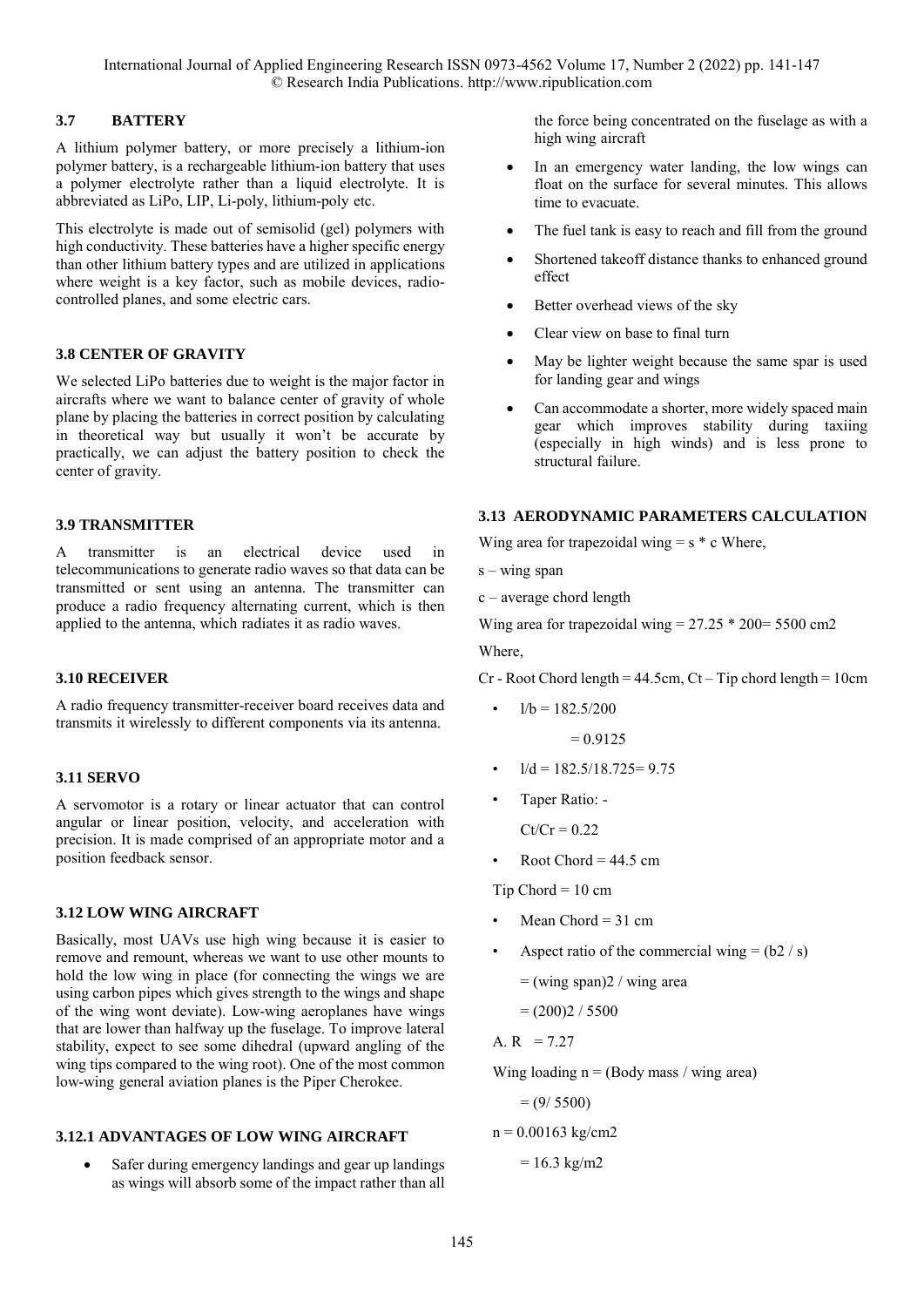International Journal of Applied Engineering Research ISSN 0973-4562 Volume 17, Number 2 (2022) pp. 141-147 © Research India Publications. http://www.ripublication.com

#### **3.13.1 FLAPS**

- Take-off flap angle is 45 degrees
- Landing flap angle is 60 degrees
- Selected Plain flap

### **3.13.2 LANDING GEARS**

- Number of nose landing gears  $= 2$
- Number of main landing gears  $= 4$
- Fuselage Area

 $SFuselage = ((\pi d2)/4)$ 

 $= (\pi*18.752)/4$ 

 $= 275.97$  cm2

Canopy area =  $0.75*275.97$ 

Canopy area =  $206.98$  cm2

## **3.13.3 TAIL CONFIGURATION**

Horizontal tail area

 $St = 0.21*Sw$ 

 $= 0.21*5500$ 

 $= 1115$  cm2

Vertical Tail Area

 $Sv = 0.14*Sw$ 

 $= 0.14*5500 = 770$  cm2

Neutral Point: 92.94 cm from the nose – About 51% of the length of the fuselage – Found using VLMpc manual

- Could not find a given center of gravity location or a static margin for the A380
- Estimated center of gravity: 80.19 cm from the nose

#### **3.13.4 SPECIFICATIONS OF MODEL**

- Fuselage diameter: 18.75 cm
- Root Chord: 44.5cm
- Tip Chord: 10 cm
- Length of the fuselage: 182.5 cm
- Vertical stabilizer: 37.5 cm
- Horizontal stabilizer: 75.3 cm

### **4. EXPERIMENTAL RESULT**

The Scaled Airbus A380 model was chosen for our project's fixed-wing Unmanned Aerial Vehicle. It has four Electric Ducted Fan Engines for movement such as take-off, climb, cruise, descent, and landing since it has independent propulsion systems.



**Figure 4.1** Airbus A-380 model

### **4.1 SELECTION OF AIRFOIL**

For the construction purpose NASA SC (2)-0610 airfoil is used for making root of the wing and NASA SC (2)-0606 is used for building tip of the wing taken as areference from the aircraft Airbus A380.





**Figure 4.2** Airfoil



**Figure 4.3** Fuselage of model